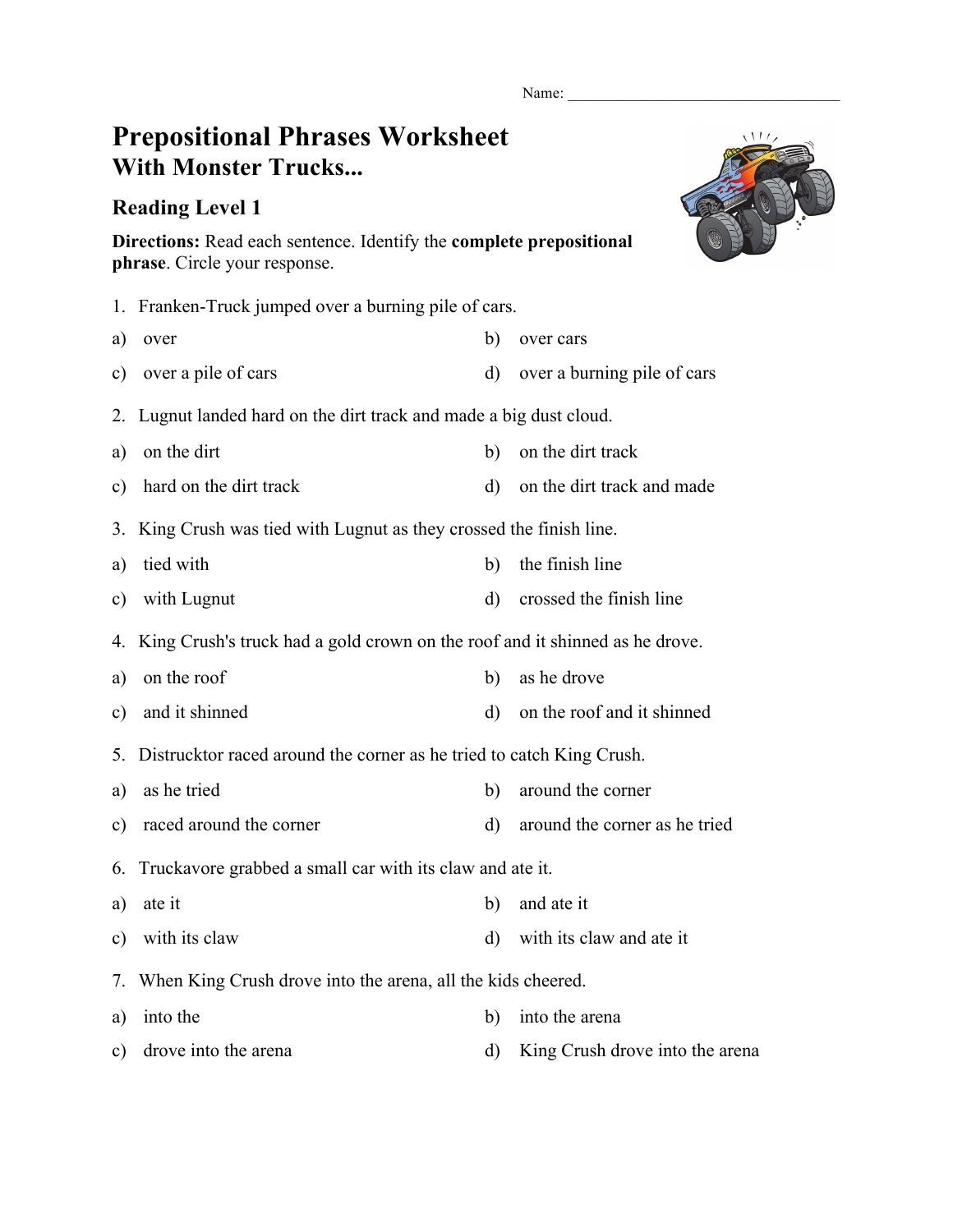|     | 8. Sparks shot from Distrucktor's muffler when he hit the ramp. |              |                                       |  |  |  |
|-----|-----------------------------------------------------------------|--------------|---------------------------------------|--|--|--|
| a)  | Distrucktor's muffler                                           | b)           | from Distrucktor's muffler            |  |  |  |
| c)  | shot from Distrucktor's muffler                                 | $\rm d)$     | from Distrucktor's muffler when       |  |  |  |
|     | 9. Franken-Truck drove through the blazing ring.                |              |                                       |  |  |  |
| a)  | the blazing ring                                                | b)           | through the blazing                   |  |  |  |
| c)  | through the blazing ring                                        | $\rm d$      | drove through the blazing ring        |  |  |  |
| 10. | Lugnut crossed the finish line on two wheels.                   |              |                                       |  |  |  |
| a)  | on two wheels                                                   | b)           | the finish line                       |  |  |  |
|     | c) the finish line on two wheels                                | $\mathbf{d}$ | crossed the finish line on two wheels |  |  |  |
| 11. | Toxic smoke poured from Lugnut's exhaust pipe.                  |              |                                       |  |  |  |
| a)  | from Lugnut's                                                   | b)           | from Lugnut's exhaust                 |  |  |  |
| c)  | poured from Lugnut's                                            | d)           | from Lugnut's exhaust pipe            |  |  |  |
|     | 12. Distrucktor drove through a car pile.                       |              |                                       |  |  |  |
| a)  | pile                                                            | b)           | car pile                              |  |  |  |
| c)  | through a car pile                                              | d)           | drove through a car pile              |  |  |  |
|     | 13. King Crush jumped over twelve buses.                        |              |                                       |  |  |  |
| a)  | over twelve                                                     | b)           | over buses                            |  |  |  |
| c)  | over twelve buses                                               | $\rm d$      | jumped over twelve buses              |  |  |  |
|     | 14. King Crush rolled over Franken-Truck while he was parked.   |              |                                       |  |  |  |
| a)  | over Franken-Truck                                              | b)           | he was parked                         |  |  |  |
| c)  | while he was parked                                             | $\rm d)$     | rolled over Franken-Truck             |  |  |  |
| 15. | Lugnut couldn't finish the race without getting more gas.       |              |                                       |  |  |  |
| a)  | gasoline                                                        | b)           | more gasoline                         |  |  |  |
|     | c) getting more gasoline                                        | $\rm d)$     | without getting more gasoline         |  |  |  |
|     | 16. King Crush is famous for his power jumps.                   |              |                                       |  |  |  |
| a)  | power jumps                                                     | b)           | his power jumps                       |  |  |  |
|     | c) for his power jumps                                          | $\rm d)$     | famous for his power jumps            |  |  |  |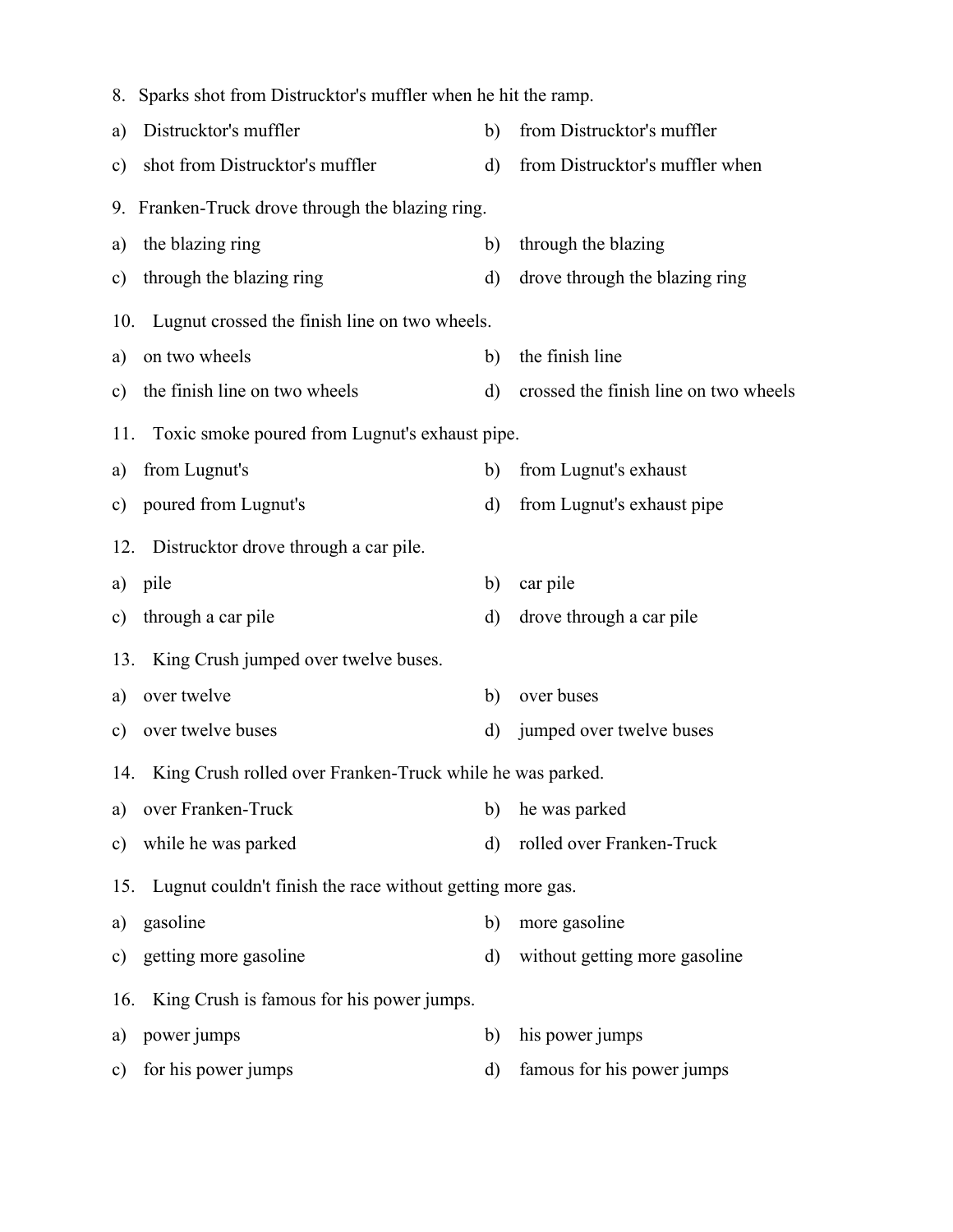|     | 17. Drivers face big risks each time they get behind the wheel. |              |                                            |  |  |  |
|-----|-----------------------------------------------------------------|--------------|--------------------------------------------|--|--|--|
| a)  | behind the wheel                                                | b)           | get behind the wheel                       |  |  |  |
| c)  | they get behind the wheel                                       | $\rm d$      | every time they get behind the wheel       |  |  |  |
| 18. | Lugnut's driver was racing for the glory.                       |              |                                            |  |  |  |
| a)  | the glory                                                       | b)           | racing for the glory                       |  |  |  |
| c)  | was racing for the glory                                        | d)           | for the glory                              |  |  |  |
|     | 19. Fear was in the air as King Crush revved his engine.        |              |                                            |  |  |  |
| a)  | in the air                                                      | b)           | in the air as                              |  |  |  |
|     | c) in the air as King Crush                                     | d)           | in the air as King Crush revved his engine |  |  |  |
| 20. | King Crush was still the champ after the race.                  |              |                                            |  |  |  |
| a)  | was still                                                       | b)           | after the race                             |  |  |  |
| c)  | champ after the race                                            | d)           | still the champ                            |  |  |  |
| 21. | Truckavore has a claw on his roof.                              |              |                                            |  |  |  |
| a)  | roof                                                            | b)           | his roof                                   |  |  |  |
| c)  | on his roof                                                     | $\mathbf{d}$ | claw on his roof                           |  |  |  |
| 22. | None of the other racers were as fast as Distrucktor.           |              |                                            |  |  |  |
| a)  | of the other                                                    | b)           | the other racers                           |  |  |  |
| c)  | of the other racers                                             | $\mathbf{d}$ | None of the other racers                   |  |  |  |
|     | 23. King Crush was damaged during the big crash.                |              |                                            |  |  |  |
| a)  | big crash                                                       | b)           | was damaged                                |  |  |  |
| c)  | the big crash                                                   | $\mathbf{d}$ | during the big crash                       |  |  |  |
| 24. | The seats were lined with Truckavore's fans.                    |              |                                            |  |  |  |
| a)  | with fans                                                       | b)           | with Truckavore's fans                     |  |  |  |
| c)  | lined with Truckavore's fans                                    | $\mathbf{d}$ | were lined with Truckavore's fans          |  |  |  |
| 25. | Any of these monster trucks could win this race.                |              |                                            |  |  |  |
| a)  | this race                                                       | b)           | win this race                              |  |  |  |
| c)  | of these monster trucks                                         | d)           | Any of these monster trucks                |  |  |  |